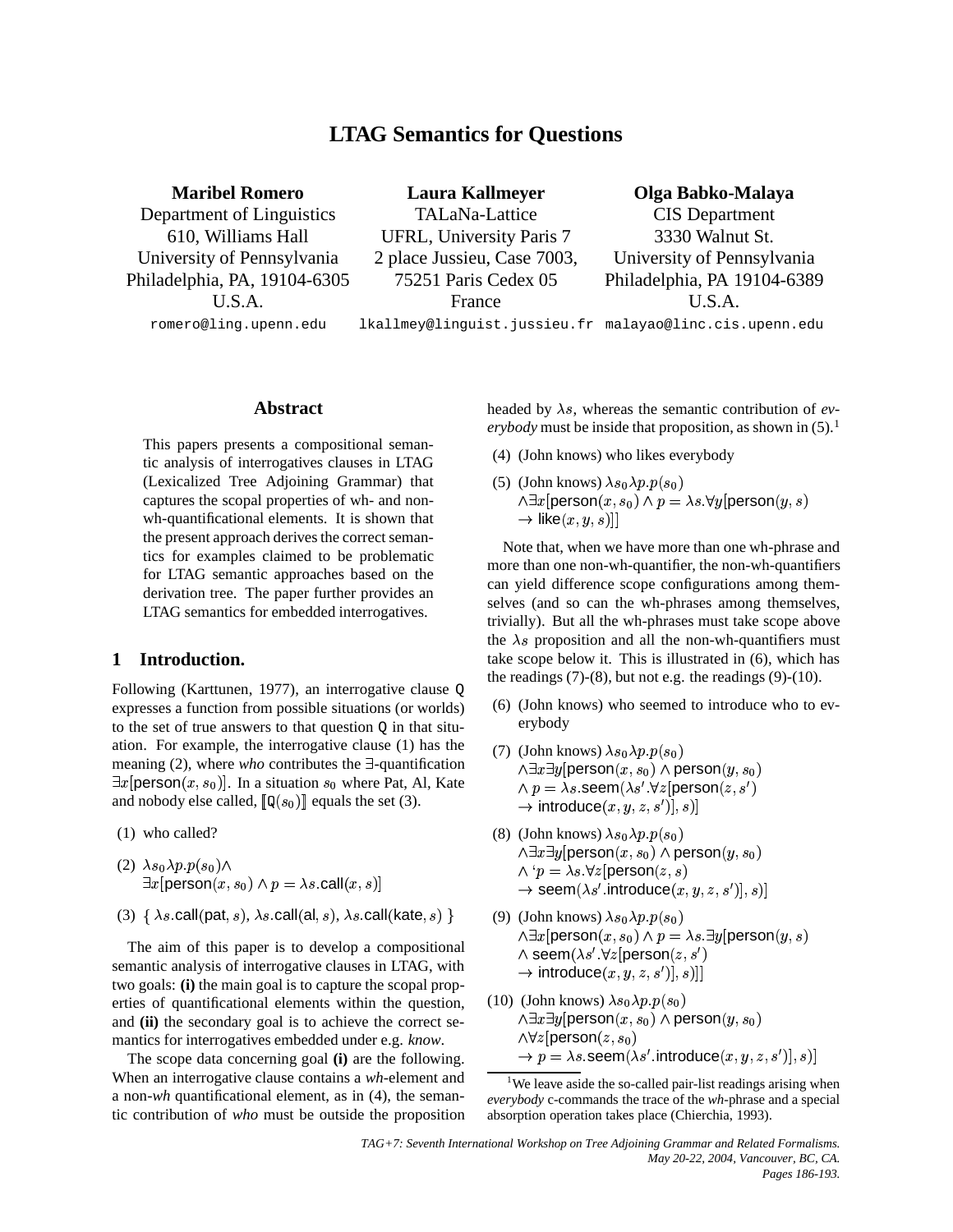

With respect to goal (ii), we need to construct a question meaning that will be able to combine with a question taking verb like *know*. In the end, a sentence like (11) must receive the truth-conditions in (12). The expression  $Dox<sub>j</sub>(s<sub>0</sub>)$  in (12) stands for the set of doxastic alternatives of John in  $s_0$ , that is, for the set of possible situations  $s'$  that conform to John's beliefs in  $s_0$ . The formula (12) states that we are in a situation  $s_0$  such that, for all of John's belief alternatives  $s'$  in  $s_0$  and for all propositions  $p, p \in [\![$  who called $]\!](s')$  iff  $p \in [\![$  who called $]\!](s_0)$ .

(11) John knows who called.

(12)  $\lambda s_0 \cdot \forall s'_s \in Dox_j(s_0) \forall p_{\leq s,t>}$  $\exists x$ [person $(x,s') \wedge p(s') \wedge p = \lambda s$ .call $(x,s)$ ]  $\leftrightarrow \exists x$ [person $(x,s_0) \land p(s_0) \land p = \lambda s$ .call $(x,s)$ ]]

## **2 Semantic unification**

For LTAG semantics, we use the semantic unification framework described in (Kallmeyer and Romero, 2004) that is very close to (Gardent and Kallmeyer, 2003): We do compositional semantics on the derivation tree, i.e., each elementary tree has a semantic representation and the derivation tree indicates how to do semantic computation. Semantic representations are equipped with semantic feature structures. Semantic representations are sets of formulas (typed  $\lambda$ -expressions with labels) and scope constraints. A scope constraint is an expression  $x \geq y$ where  $x$  and  $y$  are propositional labels or propositional variables. Semantic feature structures have features P for all node positions  $p$  that can occur in elementary trees.<sup>2</sup> The values of these features are feature structure that consist of a T and a B feature (top and bottom) whose values are feature structures with features I for individual variables, P for propositional labels and S for situations.

Semantic composition consists of unification: In the derivation tree, elementary trees are replaced by their semantic representations and their semantic feature structures. Then, for each edge from  $\gamma_1$  to  $\gamma_2$  with position p:



Figure 2: Semantics for (13)

1. the T feature of position p in  $\gamma_1$  and the T feature of the root of  $\gamma_2$  are identified, and 2. if  $\gamma_2$  is an auxiliary tree, then the B feature of the foot node of  $\gamma_2$  and the B feature of position p in  $\gamma_1$  are identified. Furthermore, for all  $\gamma$ occurring in the derivation tree and all positions  $p$  in  $\gamma$ such that there is no edge from  $\gamma$  to some other tree with position p: the T and B features of  $\gamma$  p are identified. By these unifications, some of the variables in the semantic representations get values. Then, the union of all semantic representations is built which yields an underspecified representation. Finally, appropriate disambiguations must be found, i.e., assignments for the remaining propositional variables that respect the scope constraints in the sense of (Kallmeyer and Joshi, 2003). The disambiguated representations are interpreted conjunctively. As an example, Fig. 1 and 2 show the derivation and the semantics for (13).

### (13) John seems to laugh

The feature identities because of unification are  $\boxed{1}$  =  $x, \overline{2} = l_2, \overline{4} = l_1$  which leads to (14). There is only one disambiguation,  $\boxed{3} \rightarrow l_1$  which yields the semantics john $(x)\wedge \mathsf{seem}(\mathsf{laugh}(x)).^3$ 

$$
14) \left[\begin{array}{l} l_1: |{\sf augh}(x), {\sf john}(x), l_2: {\sf seem}(\boxed{3}), \\ \boxed{3} \geq l_1 \end{array}\right]
$$

## **3 Scopal properties of wh-phrases**

### **3.1 Quantificational NPs**

Following previous approaches ((Kallmeyer and Joshi, 2003; Joshi et al., 2003) and also (Kallmeyer and Romero, 2004)), we assume that quantifiers as *everybody*

 $($ 

<sup>&</sup>lt;sup>2</sup>For the sake of readability, we use names np,  $vp$ , ... for the node positions instead of the usual Gorn adresses.

 $3$ For simplification, in (14) situation variables are omitted.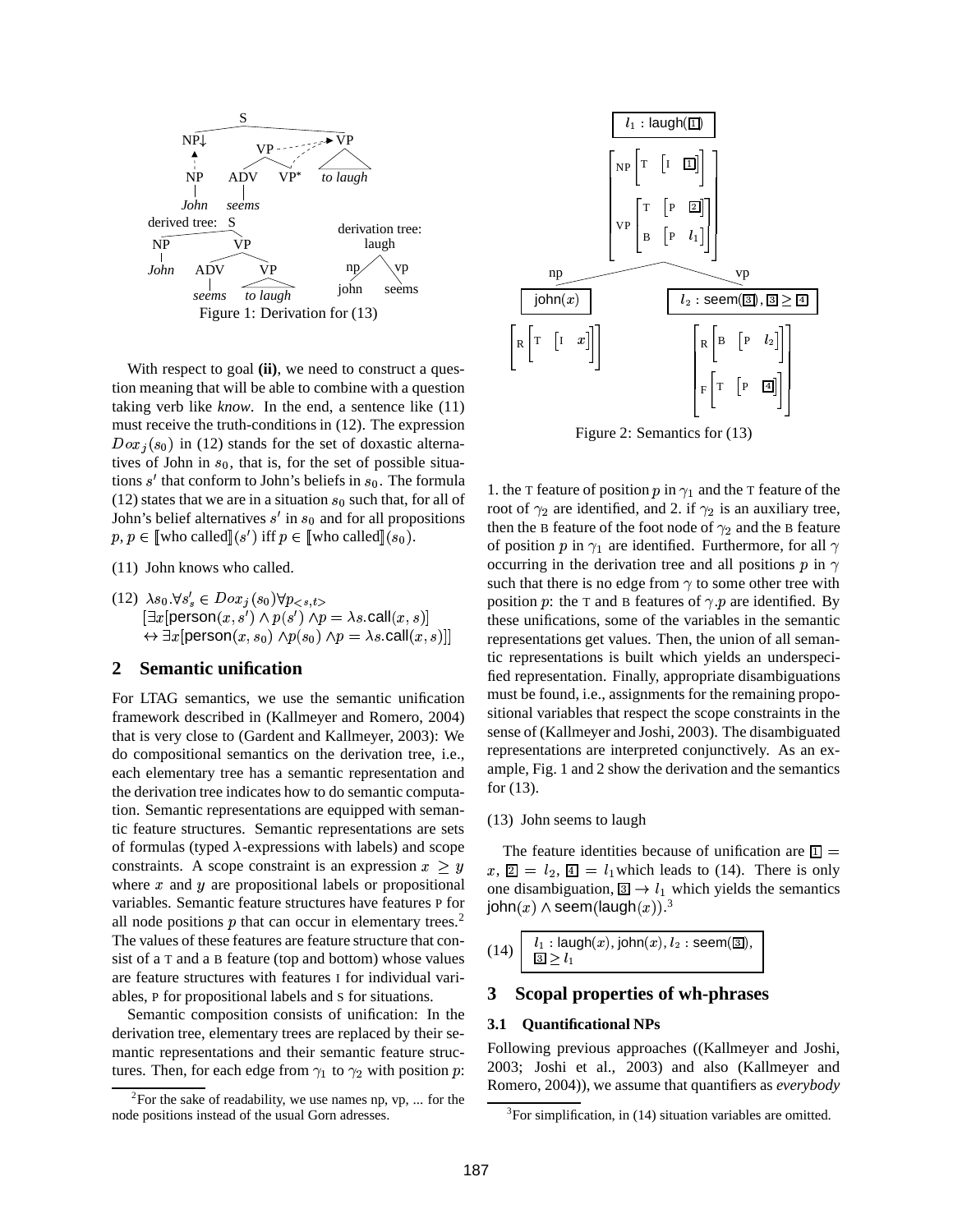in (15) have a multicomponent set containing an auxiliary tree that contributes the scope part and an initial tree that contributes the predicate argument part. Fig. 3 illustrates this approach.

(15) everybody laughs



Figure 3: Analysis of (15)

The analysis in Fig. 3 leads to the feature identities  $\overline{11} = x, \overline{5} = l_1$ . As a result one obtains (16). There is one disambiguation,  $\boxed{3} \rightarrow l_3, \boxed{4} \rightarrow l_1$ , that yields the semantics every(x, person(x, 6), laugh(x, 2)).

$$
(16)\left|\begin{array}{l} l_1: |\mathsf{augh}(x,\text{2}),l_2:\mathsf{every}(x,\text{3},\text{4}),\\ l_3: \mathsf{person}(x,\text{6}), \text{5} \geq l_3, \text{4} \geq l_1 \end{array}\right|
$$

Following (Percus, 2000), situation variables in verbs must be locally bound, and situation variables in NPs can be non-locally bound by any situation binder in the sentence (e.g. by *know* in (4)). In the current example (15), the situation variable 2 in the verb *laugh* and the situation variable  $\boxed{6}$  in *everybody* will default to  $s_0$  (the situation of the whole proposition), since there is no situation binder in the formula. This yields the final semantics every(x, person(x, s<sub>0</sub>), laugh(x, s<sub>0</sub>)).

#### **3.2 Wh-phrases as quantifiers**

Consider again example (4) *who likes everybody?* and its Karttunen-style semantics in (5), repeated as (17) below. To achieve this result in LTAG, we propose the derivation and the semantics in Fig. 4. The crucial ingredients are as follows.

(17) (John knows)  $\lambda s_0 \lambda p.p(s_0)$  $\wedge \exists x [ \mathsf{person}(x,s_0) \wedge p = \lambda s. \forall y [ \mathsf{person}(y,s/s_0)]$  $\rightarrow$  like $(x,y,s)]]$ 

The semantic representation for the interrogative elementary tree of *like* must include all the semantic information in (5) except for  $\exists x$  [person $(x, s_0)$ ] –coming from  $who$  – and  $\forall y$  [**person** $(y, s/s_0)$ ] –coming from *everybody*. Since the wh- and non-wh-quantificational elements must have scope over different portions of the formula, the semantic representation of the interrogative tree for *like* is split into several separate subformulae, each with its own label and with constraints guaranteeing the correct scopal configuration among them. First, it contains the formula  $l_1$ : like  $(\mathbf{I}, \mathbf{I}, \mathbf{I}, \mathbf{I})$ , shared by all the family trees for *like*. Second, it contributes the formula  $l_2$ :  $p = \lambda s$ .  $\boxed{7}$ , which will take scope over  $l_1$ , given that  $\boxed{7} = \boxed{4}$  and that  $\boxed{6} = l_1$ (by identification of T and B features in positions S and VP respectively) and given the scope constraint  $\boxed{4} \geq \boxed{6}$ . Finally, the interrogative tree for *like* contributes the expression  $q_3$ :  $\lambda p.5$ , with scope over  $l_2$  due to the scope constraint  $\boxed{5} \geq l_2$ . (Note that  $q_3$  is not a propositional formula and hence cannot be interpreted as conjoined with the rest. See section 4 and footnote 6 on this issue.)

What we need to achieve with respect to scope is that all quantificational NPs take scope under  $\boxed{7}$  and over  $l_1$ , and that all wh-phrases take scope under  $\overline{5}$  and over  $l_2$ We propose a multi-component analysis of *wh*-phrases parallel to that of quantificational NPs, with the only difference that the scope part of a wh-quantifier adjoins to S' whereas the scope part of a non-wh-quantifier adjoins to S, as shown in Fig. 3. This parallel treatment is appropriate since the scope of wh-quantifiers is not strictly related to their surface positions, e.g., in situ wh phrases can take wide scope. We then define a "scope window" for whand non-wh-quantificational NPs by using two semantic features linked to the two parts of the multi-component: MAXS is linked to the  $S^*$  or  $S^*$  part and gives the upper limit of the scope window, and P is linked to the NP-part and determines the lower limit of the scope window. In the case of *everybody* in Fig. 4, the value of MAXS is  $\boxed{13}$ , then  $\boxed{13} = \boxed{4}$  (by adjunction to S in *like* tree), and finally  $\overline{A}$  =  $\overline{A}$  (by T/B unification in S of *likes*). The value of *everybody*'s lower limit P is  $\boxed{16}$ , and  $\boxed{16} = l_1$  (by substitution into position NP in *like* tree). This gives us the desired result  $\boxed{7} \geq l_6 \geq l_1$ , where  $l_6$  introduces the  $\forall$ quantification corresponding to *everybody*. <sup>4</sup> The case of *who* is parallel. Its MAXS feature, in the S'\* part, has the value  $\boxed{8}$ , and  $\boxed{8} = \boxed{5}$  (by adjunction to S'). Its lower limit feature P, in the NP part, has the value  $\boxed{11}$ , and  $\boxed{11} = l_2$ (by substituion into position WH of *like* tree). This yields the desired scope  $\boxed{5} \ge l_4 \ge l_2$ , where  $l_4$  corresponds to

<sup>4</sup> See also (Kallmeyer and Romero, 2004) for further motivation of the MAXS feature for quantifiers.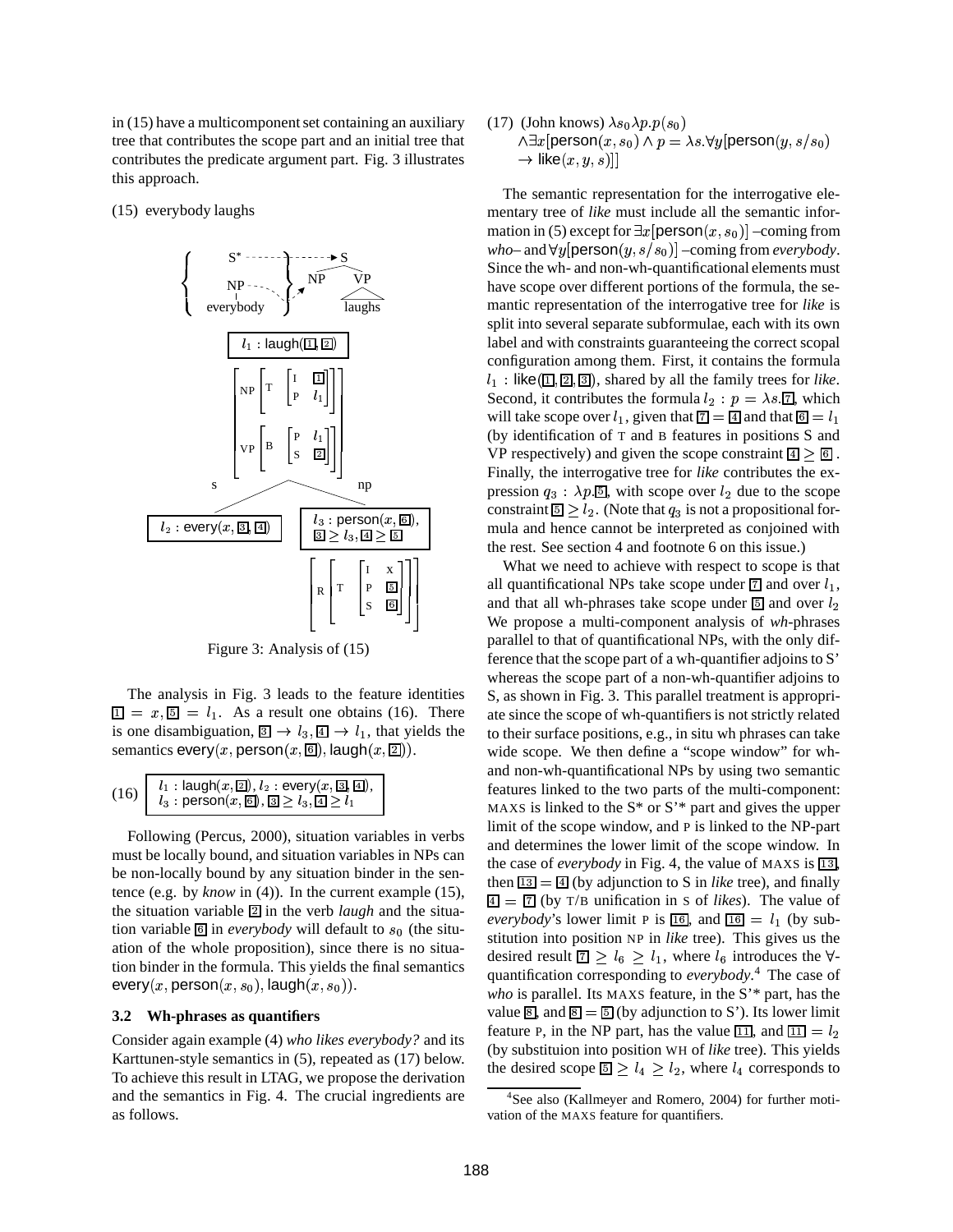

Figure 4: Derivation and derivation tree with semantics for (4) who likes everybody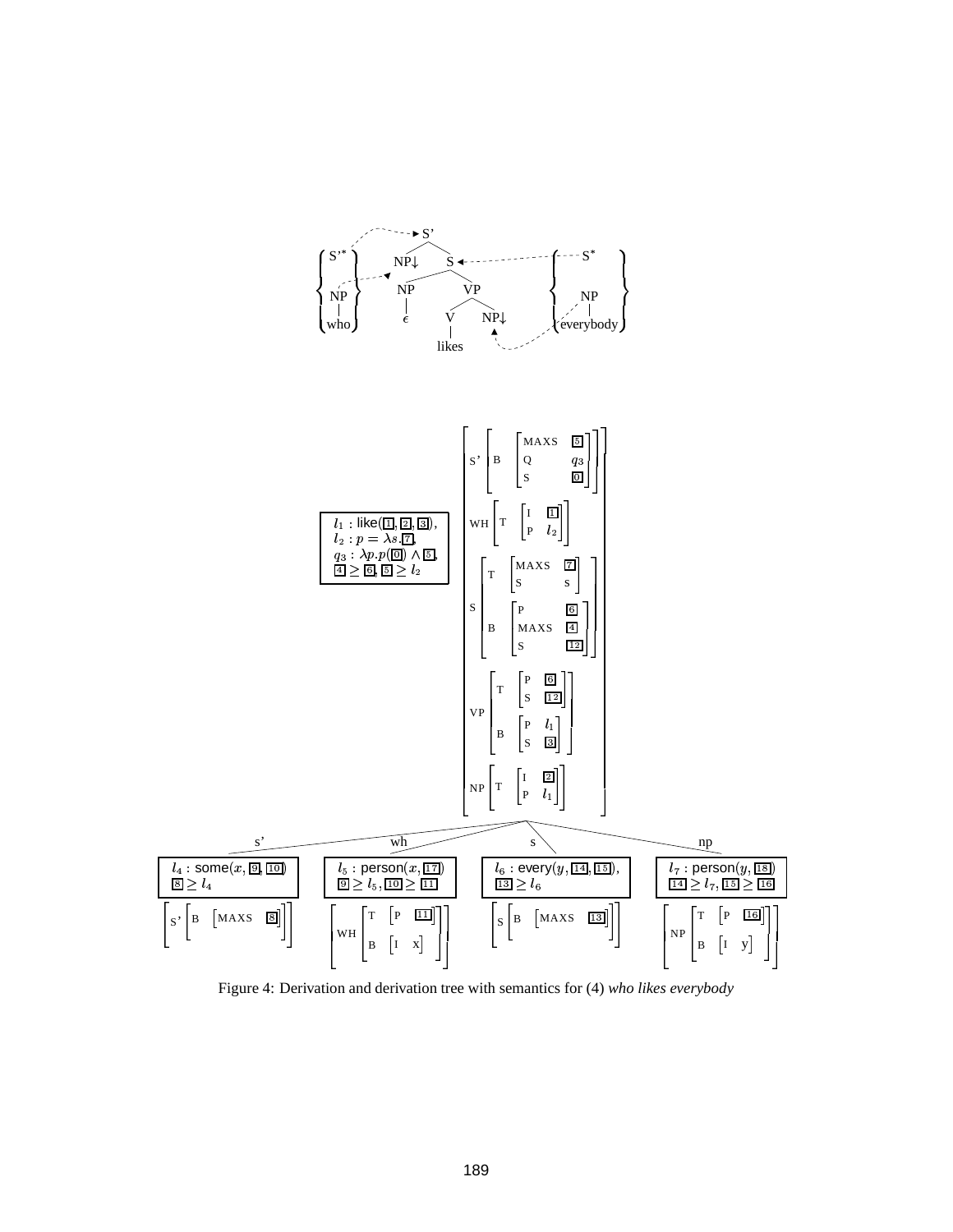the <sup>3</sup>-quantification of *who*. Hence, by defining an upper limit feature MAXS and a lower limit feature P for whand non-wh-quantifiers, we can obtain the right scopal configurations.

The semantic representation one obtains for (4) is (18):



As intended, (18) allows only one disambiguation, namely  $\boxed{5} \rightarrow l_4$ ,  $\boxed{9} \rightarrow l_5$ ,  $\boxed{10} \rightarrow l_2$ ,  $\boxed{7} \rightarrow l_6$ ,  $\begin{array}{lclclclcl} 14 & \rightarrow & l_7, & \overline{15} & \rightarrow & l_7 \end{array}$  $\rightarrow$   $l_1$ . The situation indices and  $\overline{17}$  default to  $s_0$  and the value of  $\overline{18}$  remains underspecified (it could be  $s_0$  or s). This ). This leads to  $q_3$  :  $\lambda p.p(s_0) \wedge \textsf{some}(x,\textsf{person}(x,s_0),p = \sqrt{NPL}$  $\lambda s$  every $(y,$  person $(y,s/s_0),$  like $(x,y,s))$  ).

#### **3.3 Multiple wh-questions**

A more complex example is (6) *who seemed to introduce who to everybody*, where two wh-quantifiers (one of them in situ) interact with a raising verb and a nonwh-quantifier. In order to treat in situ wh-quantifiers correctly, it must be possible to obtain the minimal scope of wh-quantifiers from any NP substitution node. Therefore, in NP substitution nodes we have to provide both, the minimal scope of wh-quantifiers and the minimal scope of non-wh-quantifiers. In the case of *like* in Fig. 4 for example, the minimal scope of *who* is  $l_2$  while the minimal scope of *everybody* is  $l_1$ . We will use the feature WP for the first and the feature P for the second. For example, at the object substitution node in the tree for *introduce* in Fig. 5 we put a P value (as before) and additionally a WP value in case a wh-quantifier is added.

The derivation of (6) *who seemed to introduce who to everybody* and its semantic analysis are shown in Fig. 5. The raising verb in (6) adjoins to the VP node. This means that its label  $l_8$  will become the value of the top P feature 6 of the VP node, which is below the MAXS feature  $\boxed{4}$  for non-wh-quantifiers (see the constraint  $\boxed{4}$  >  $\boxed{6}$ in the semantics of *introduce* in Fig. 5). The scope trees of the wh-quantifiers adjoin both to the S' node, i.e., their scopes are limited by the MAXS value  $\overline{5}$  of the root. And, because of the WP features, both wh-quantifiers take scope over the proposition  $l_2$  containing  $\overline{1}$ , equated in turn with the non-wh MAXS value  $\overline{4}$  ( $\overline{7}$  =  $\overline{4}$ ) by T/B unification in S of *introduce*). Consequently, we obtain the following scope orders: the two wh-quantifiers have both scope over *seem* and *everybody*, but the scope order of the raising verb and the non-wh-quantifier is unspecified.

#### **3.4 Long-distance wh-dependencies**

In long-distance wh-dependencies as (19) one also wants to obtain an interpretation where the wh-quantifier takes scope over all verbs in the sentence while providing the argument of the most embedded verb. Such examples have always been claimed to be problematic for derivation tree based LTAG semantics approaches (see (Kallmeyer and Romero, 2004) and the literature cited there).

(19) Who does Paul think John said Bill liked?



The syntactic analysis of (19) (see (Kroch, 1987)) is shown in Fig. 6, and the combination of *like*, *say* and *think* in the semantics is shown in Fig. 7. Each of the attitude verbs takes the bottom MAXS proposition of the S node as its argument and it gives a larger proposition with a new (higher) bottom MAXS value. In the end, the highest of these MAXS values is unified with the top MAXS of the S node (i.e., with  $\boxed{7}$ ). Therefore, all attitude verbs are embedded under the top MAXS value of the S node of *like* which is in the scope of any wh-quantifier added to *like*. In this way the correct scope analyses for wh-quantifiers in long-distance dependencies are obtained. The initial NP tree of such a quantifier is of course as before substituted for the corresponding argument position in *like* which leads to the correct predicate argument dependencies.

### **3.5 Comparison with other approaches to the scope of wh-phrases**

The Karttunen-style semantic tradition ((Lahiri, 1991), (Chierchia, 1993), among many others), within the Montagovian Formal Semantics framework, draws the distinction between wh-scope and non-wh-scope by basing the semantics on the derived tree and using different semantic types for the relevant nodes. The S node has the propositional type  $\langle s,t \rangle$ , and the semantics of non-whquantificational elements operates on functions of that type. The S' node (or, more specifically, the C' node) has the type  $\langle s, \langle \langle s,t \rangle \rangle \rangle$  corresponding to functions from situations to sets of propositions, and wh-quantifiers must combine with functions of such type. This derives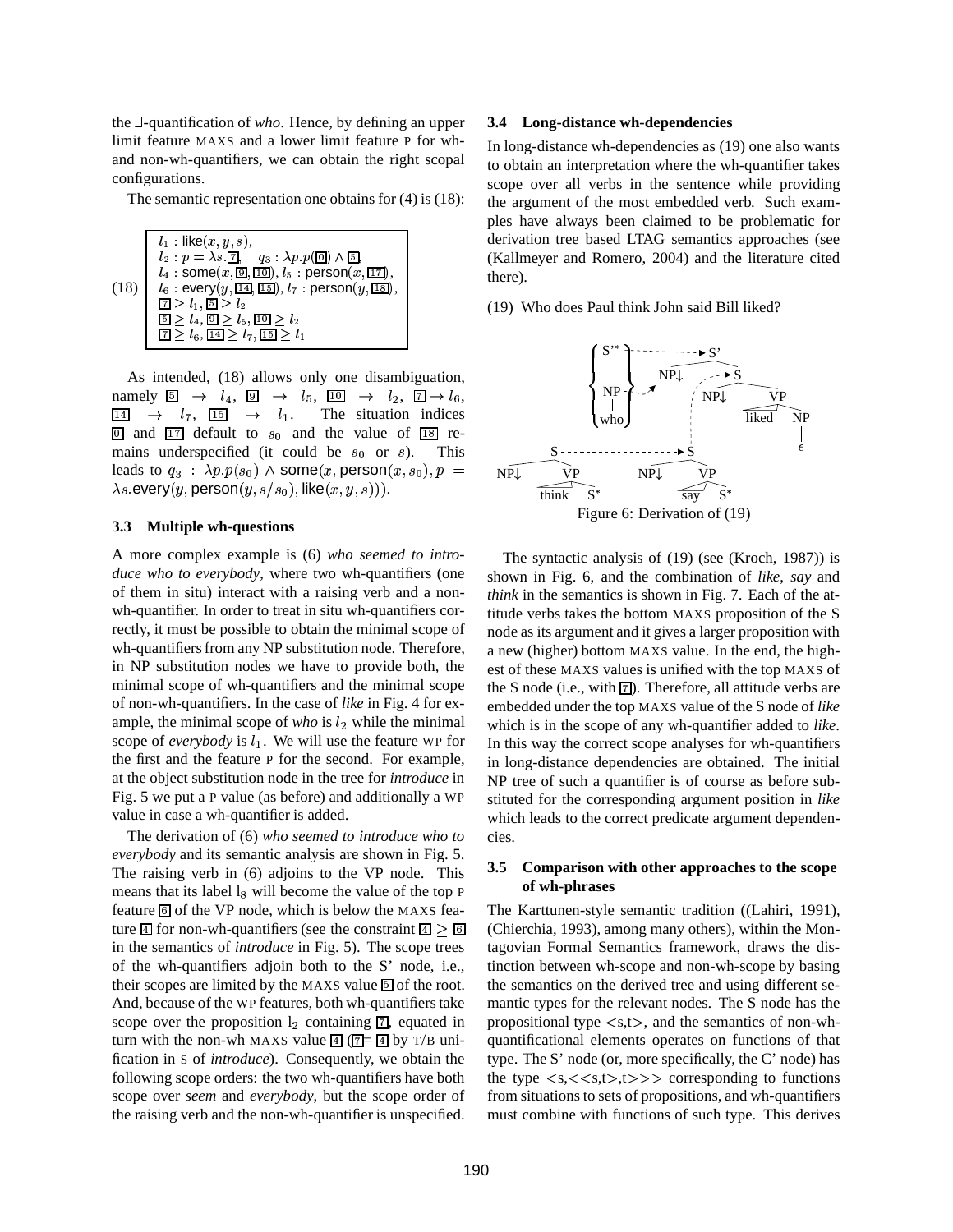

Figure 5: Abriged derivation and derivation tree with semantics (without quantifier everybody) for (6) who seemed to introduce who to everybody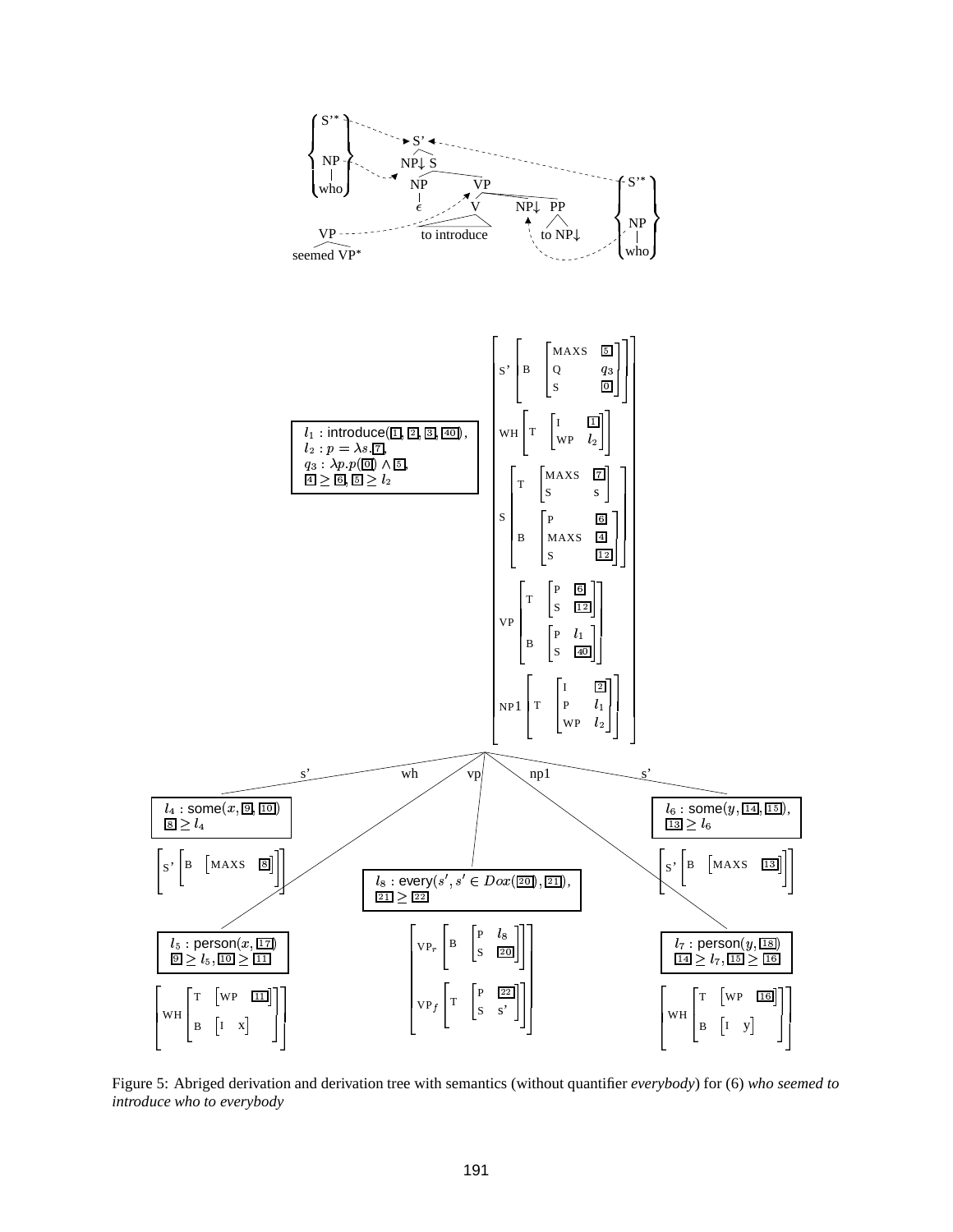

Figure 7: Abriged derivation tree and semantics for (19)

the effect that all wh-quantifiers must scope over all the non-wh-quantifiers.

A comparable approach using semantic features is developed in (Ginzburg and Sag, 2000), who make an ontological distinction between states-of-affairs(SOAs) and propositions. A verb introduces a SOA, which is the original building block from which later one builds propositions, questions, outcomes and facts. The idea is that a non-wh-quantifier has a SOA as its nuclear scope, and a wh-phrase has a proposition as its nuclear scope. Hence, wh-phrases necessarily have wider scope than non-whquantifiers in their clause.

The present approach provides an account of the scopal properties of wh- and non-wh-quantifiers within a 'flat' semantics framework in the style of MRS (Copestake et al., 1999) without invoking finer ontological distinctions. The semantic contribution of each elementary and auxiliary tree is a set of formulae (type t, the extensional version of propositions). Such a flat approach simplifies the design of algorithms for semantic computation as explained in (Copestake et al., 1999). Since the semantic material that will end up in the nuclear scope of a whand non-wh-quantifier is invariably introduced as a formula, no type distinction can be made to which the scopal properties of wh- and non-wh-quantifiers could relate. Furthermore, no ontological distinction between state-ofaffairs and propositions is used to make scope follow from selectional properties. Instead, the present account proposes to define appropriate scope windows using the features MAXS, P and WP and feature unification.<sup>5</sup>

## **4 Embedded interrogatives**

We have seen that the elementary tree for verbs includes formulae with situation arguments, e.g.  $l_1$  :  $\mathsf{laugh}(\overline{\mathbb{1}}, \overline{\mathbb{2}})$ in Fig. 3 and  $l_1:$  introduce( $\boxed{1}, \boxed{2}, \boxed{3}, \boxed{40}$ ) in Fi  $\overline{0}$ ) in Fig. 5. When no operator binds that variable, it defaults to the utterance situation  $s_0$ , as we saw for  $\boxed{2}$  in *laugh* in (16), section 3.1. Otherwise, the situation variable must be bound by some operator, using feature unification: e.g., [40] is bound by the  $\forall s'$ -quantifiction introduced by *seems* in Fig. 5 ( $\overline{40}$  = 0 by adjunction of *seems* to VP).

In the case of  $q_3 : \lambda p.p(\overline{0}) \wedge \overline{5}$  in an interrogative verb tree, we also have a situation variable **o** that, if unbound, will default to  $s_0$ , as noted for (18). The issue is how this situation variable becomes bound when the interrogative clause is embedded under, e.g., *know*. Note that, in the final semantics for *John knows who called* in (12), repeated as (20) below, the semantic contribution of the embedded interrogative has to be used twice, once evaluated for the doxastic situation  $s'$  and once for the utterance situation  $s_0$ . But, if we take  $q_3$ :  $\lambda p.p(\boxed{0}) \wedge \boxed{5}$  in any of the derivations above and we simply perform feature unification to the extent that  $\boxed{0} = s'$ ,  $= s'$ ,  $q_3$  will invariably amount to  $\lambda p.p(s') \wedge \underline{5}$  all the times it is used. The question is, thus, how to achieve the effect that  $\boxed{0}$  is replaced by s' in one occurrence of the formula and by  $s_0$  in another.

(20)  $\lambda s_0 \,\forall s'_s \in Dox_j(s_0) \forall p_{\leq s,t>}$  $\left[ \exists x [ \mathsf{person}(x,s') \land p(s') \land p = \lambda s.\mathsf{call}(x,s) \right]$  $\leftrightarrow \exists x$ [person $(x,s_0) \land p(s_0) \land p = \lambda s$ .call $(x,s)$ ]]



Our analysis of (4) *John knows who likes everybody* is given in Fig. 8 and Fig. 9. To obtain the desired effect, we propose that the semantics of the verb tree for *know* includes a  $\lambda s''$  that will bind  $\boxed{0}$  in both occurrences of

 $5A$  third approach treats wh-phrases, along with indefinites, as open formulae whose variable is bound by an unselective binder (Berman, 1991). As we treat indefinites as contributing their own quantificational force, we do the same for wh-phrases.